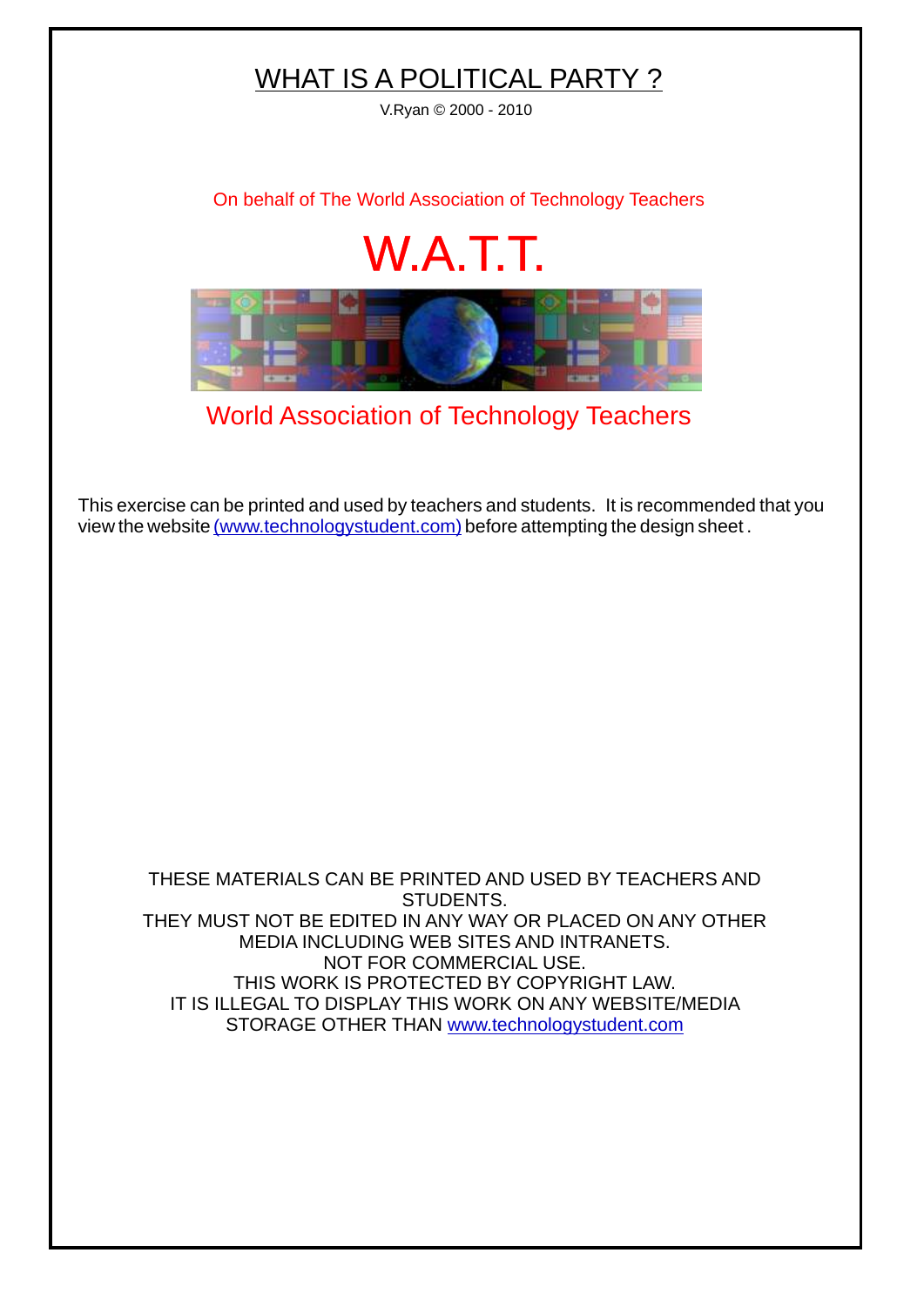### WHAT IS A POLITICAL PARTY ?

[V.Ryan © 2010 World Association of Technology Teachers](http://www.technologystudent.com)

1. Apolitical party is a group people who share the same ideas about the way the country should be governed.

2. They work together to introduce new laws, the alter old laws.

3. Political parties try to control what happens in Parliament by securing a majority of seats (Members of Parliament).

4. Political Parties have policies. Agood example of a policy is "education must be free for all youngsters between the age of 5 to 18 years of age".

5. Usually, when a political party wants to change Laws and Regulations they have to put their idea to all the Members of Parliament. A vote then takes place and if the majority of MPs vote 'YES'then the change to the Law/Regulation takes place.

#### **EXERCISE**

Imagine your school has its own Parliament. Imagine that you are trying to form a Political Party in school so that pupils will vote for you to represent them in the School Parliament. The first thing you must do is to decide on a name for your Party. The name may reflect some of your policies. For example, the 'The Health First Party' want to promote healthy eating at dinner time. Write some policies on the subjects shown below. An example is already written out.

| <b>JEFF, A NEW</b><br><b>YEAR 7 PUPIL</b>                                                                               |
|-------------------------------------------------------------------------------------------------------------------------|
| Ø<br>۵                                                                                                                  |
| EEC                                                                                                                     |
|                                                                                                                         |
|                                                                                                                         |
|                                                                                                                         |
| <b>CONFUSED JEFF!</b><br>WHEN I<br><b>READS YOUR</b><br>HE<br>POLICIES HE MAY BE<br><b>ESS CONFUSEI</b><br><b>LOGAC</b> |

YOUR POLITICAL PARTY

POLITICAL PARTY NAME:

1. EDUCATION: We believe that education should be free for all youngsters, from the age of 5 to 18 years of age.

2. SCHOOL DINNERS:

3. HOMEWORK:

4. FREE TIME:

5. MUSIC:

6. Do you think that pupils in your school would vote for you to represent them in the 'school parliament'? Yes or No.

7. Explain your answer to question 6.

8. Draw a poster aimed at persuading your fellow pupils to vote for you so that you represent them in the school parliament.